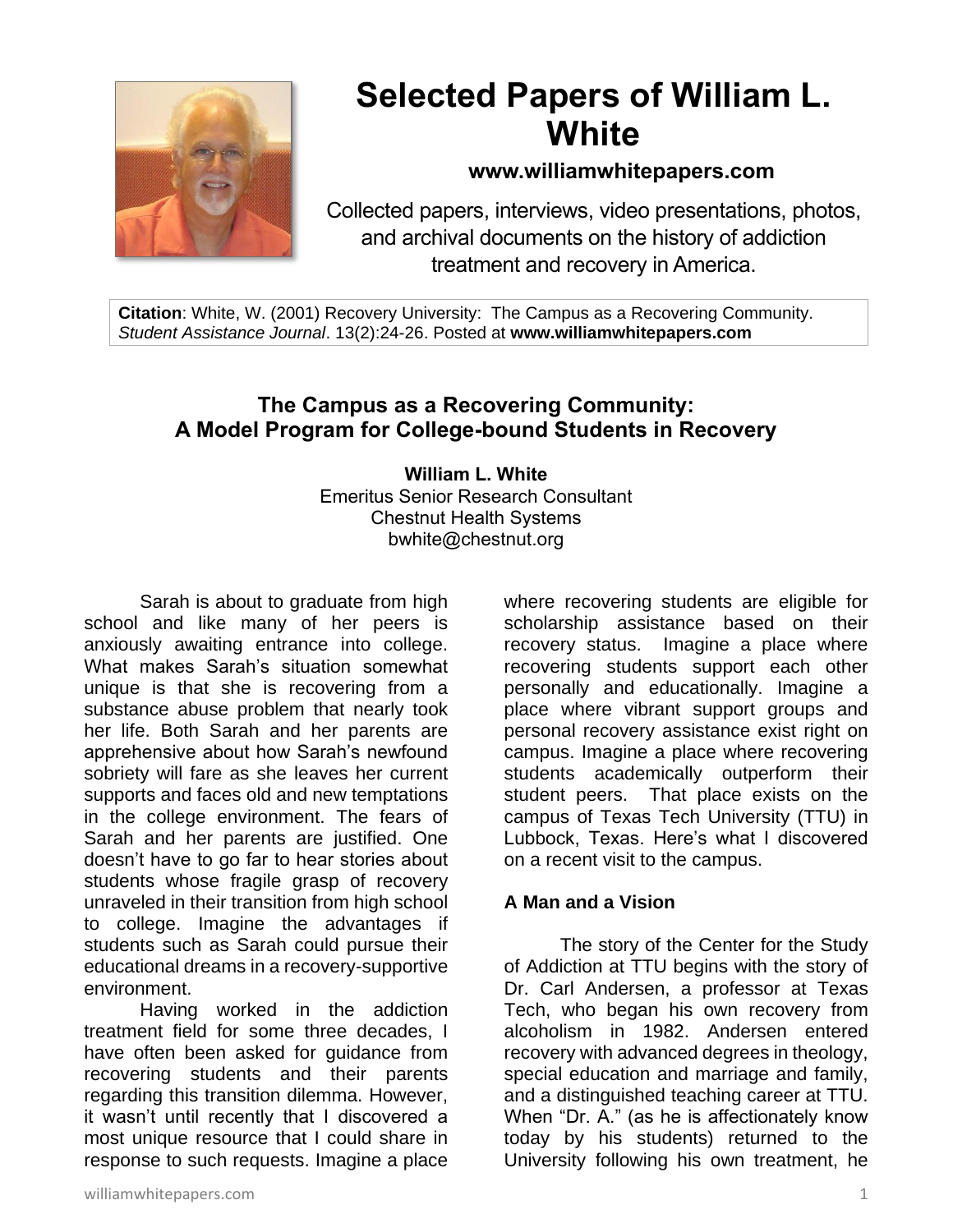wanted to direct his professional as well as personal energies toward the arena of addiction recovery. That interest culminated in the opening of the Center for the Study of Addiction (CSA) in September, 1986. His original vision was to provide an academic curriculum to prepare people to work as addiction counselors. During the very first semester, however, an incident occurred that exerted a profound influence on the future of the CSA.

One of the early CSA students confessed his addiction to alcohol and cocaine and asked Dr. Andersen to help arrange his admission to treatment. While in treatment, the student and his family contacted Dr. Andersen and expressed their concern about the lack of a drug free environment in which this student could continue his college education. That conversation was a turning point. Dr. Andersen explains:

> *The question of how this young man could continue his recovery in a supportive environment really got the wheels turning, and I realized we needed to create that kind of recovery environment right here on campus. What emerged was a vision of a community of recovering students who lived together, worked together, went to school together, and played together.*

Fourteen years later, the fruits of this vision can be seen as recovering students flow in and out of the CSA office to say hello or seek the advice of Andersen and his staff. It is quite a scene to behold: Andersen's powerful persona–tall, Texas-tanned, and ruggedly handsome with a honeyed drawl born for the pulpit–moving through the CSA reception area offering effusive praise to one student, a bit of tough love to another, and quiet counsel to still another. And equally important is the fact that these same types of interactions can be witnessed in the students' communications with each other and with the other CSA staff. This is not just a story about the achievement of one man, but a story of how one man's vision became

a recovering community and how that community became a center of academic excellence.

#### **The CSA Program**

The goal of the CSA is to enhance educational opportunities and achievement for recovering students while supporting their continued recovery and emotional growth. Requirements to enter the CSA program include a high school degree or equivalency, one year of sobriety, and a commitment to fully participate in CSA's academic and support activities. The major elements of the Center's program include:

- Dr. Andersen and two other full time staff who coordinate the program, teach classes and provide counseling support to the students. (All staff are licensed chemical dependency counselors.)
- a scholarship program that to date has provided more than \$300,000 in academic scholarships.
- a minority recruitment program that allocates nearly half of current scholarships to minority students.
- the Substance Abuse Studies Curriculum that academically prepares those students who want to pursue careers in addiction counseling or who want an academic minor in addiction studies.
- on-campus recovery support groups that meet in the "Serenity Center" several times per week with a combined attendance of more than 400 students.
- a Thursday night Celebration of Recovery gathering that regularly exceeds more than 100 students.
- a peer tutorial support program.
- an association of recovering students (Addiction and Substance Abuse Specialists) that sponsors professional development workshops and community service activities.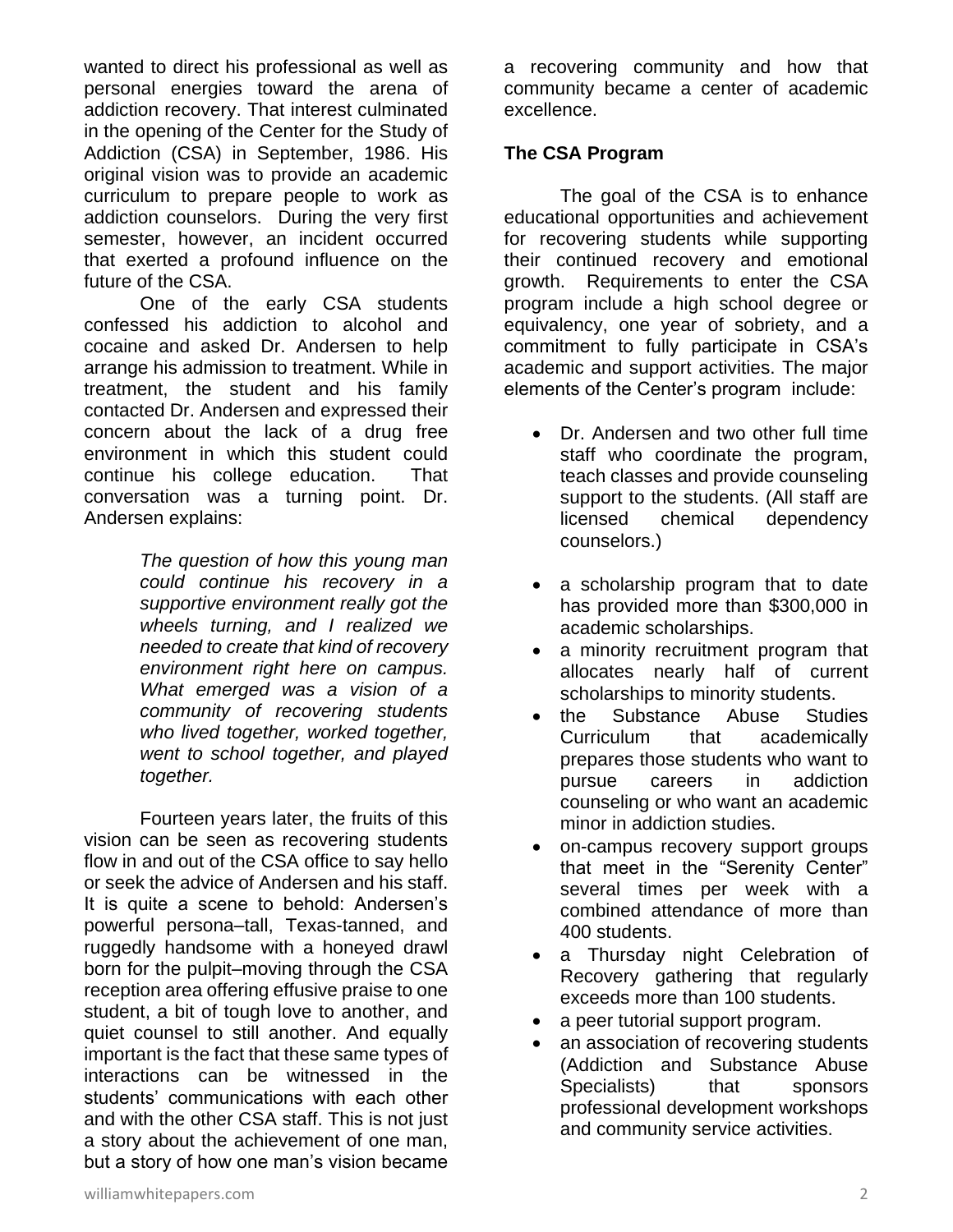These elements are enveloped in a recovering community of more than 100 Texas Tech students. For Ashley Hix, a 21 year old Freshman in the CSA program, the CSA staff and her fellow students were like "instant family" when she arrived on campus. Andersen describes how a new student is integrated into this recovering community:

> *After visiting with me, I get them attached to two or three students who will take them to the Serenity Center, get them hooked up to get to support meetings, study groups, and social activities. They get phone numbers that become a safety net for them. From the time the student first walks in the door, they are connected to this larger community of support. They have people who they can rely on and people who will be looking out for them.*

Jim Harris, an enthusiastic first year student, provided an apt description of the CSA program when he stated that it offered people another chance who through their addictions had destroyed most of their early opportunities for success.

CSA's recovering community exudes a contagious hope and joy about the potential of recovery that permeates the larger TTU campus. Evidence of this effect is found in the fact that an average of one student per week from the larger campus enters recovery through his or her association with CSA students and activities.

Funding of the Center for the Study of Addiction has come from two major sources: early seed grants from the Texas Commission on Alcohol and Drug Abuse and a \$1.3 million endowment. The contributions that created the endowment constitute not just a pool of money, but a deep reservoir of pain and joy. Andersen explains:

> *The dollars that endow our scholarships reflect tragedies and triumphs. We have scholarships named for people who lost their lives to addiction, and we have*

#### *scholarships that reflect a deep sense of gratitude for the gift of recovery.*

CSA students are provided a \$500 scholarship their first semester and then receive scholarships whose amounts are determined by their grade point averages: \$2,000 for a 4.0 GPA, \$1,500 for a 3.5 GPA, and down to \$500 for a 2.5 GPA. Scholarships are re-calculated every semester, providing a direct link between level of academic performance and level of financial support. Andersen believes that these scholarship resources are crucial in supporting students who, having burned their financial bridges during their addictions, would not have access to higher education without such financial assistance.

### **The Results**

Since 1986, students from all regions of the country (and from other countries) have come to Texas Tech University to be part of the Center for the Study of Addiction. To date, more than 4,000 students have taken courses through CSA, 733 have successfully completed the Substance Abuse Studies Curriculum, and more than 600 recovering students have graduated with bachelor's degrees. A study comparing the academic performance of the CSA students with those of the wider university found that the average cumulative G.P.A. for CSA students was 3.37 compared to the an average G.P.A. of 2.68 for all undergraduates at the University. CSA graduates have gone on to pursue graduate education in such areas as counseling, theology, medicine, law, and business administration.

One could surmise that the relapse rate would have to be quite low to produce such levels of academic achievement. In fact, the relapse rate of students in the CSA program has remained below five percent since its inception–a remarkable figure when one considers the high rate of relapse of young people following traditional substance abuse treatment. When relapse does occur, there is often a process of rapid reengagement in recovery. One such student